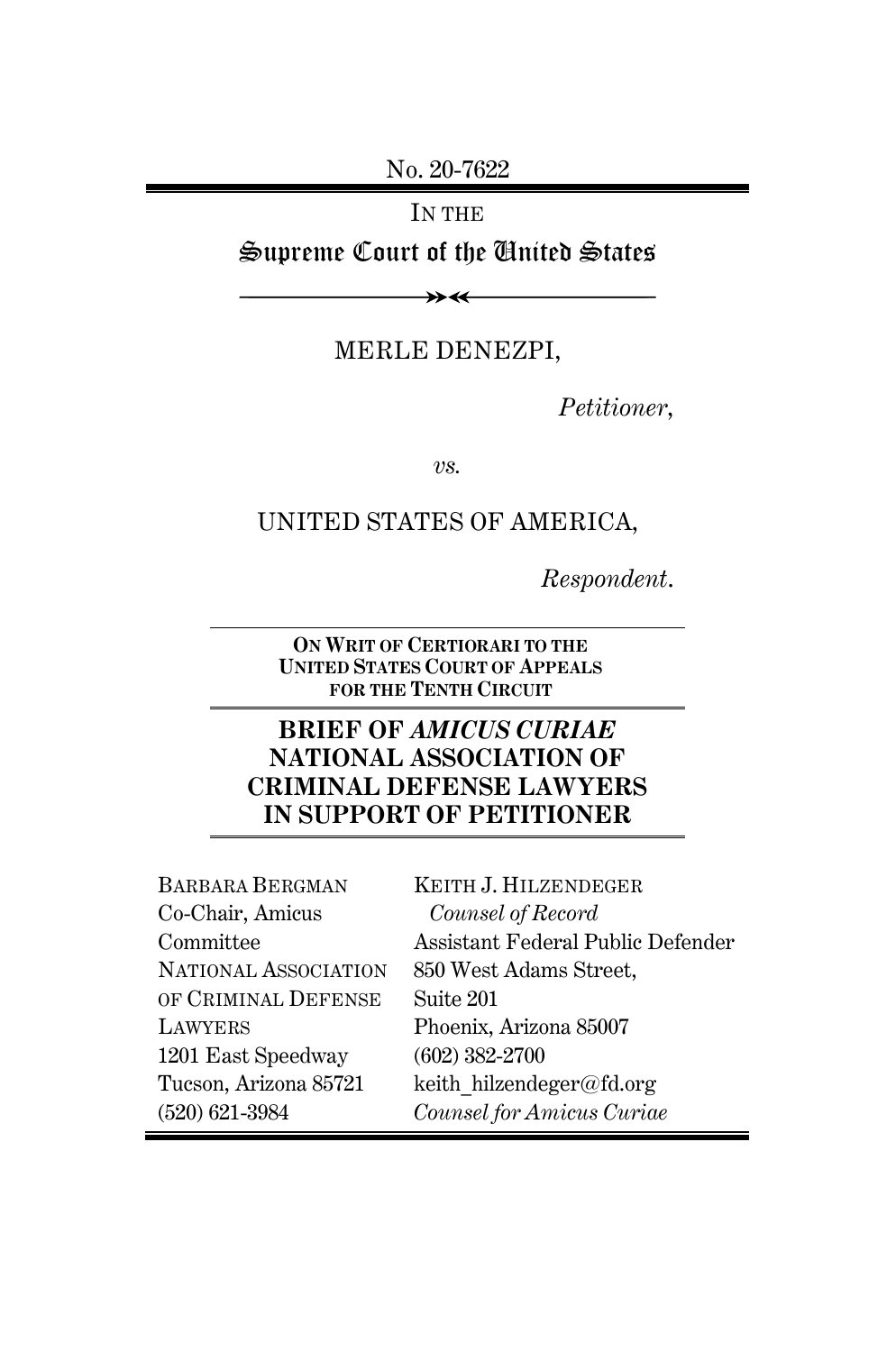## **TABLE OF CONTENTS**

| <b>INTRODUCTION AND SUMMARY</b>                                                                                                                                                                                                    |  |
|------------------------------------------------------------------------------------------------------------------------------------------------------------------------------------------------------------------------------------|--|
|                                                                                                                                                                                                                                    |  |
| 1. The Double Jeopardy Clause allows<br>successive prosecutions by different<br>governments only if each of them exercises                                                                                                         |  |
| 2. When a prosecution in a CFR court is<br>followed by a prosecution in federal district<br>court, the federal government's control over<br>both proceedings establishes that the CFR<br>court prosecution is merely a tool of the |  |
|                                                                                                                                                                                                                                    |  |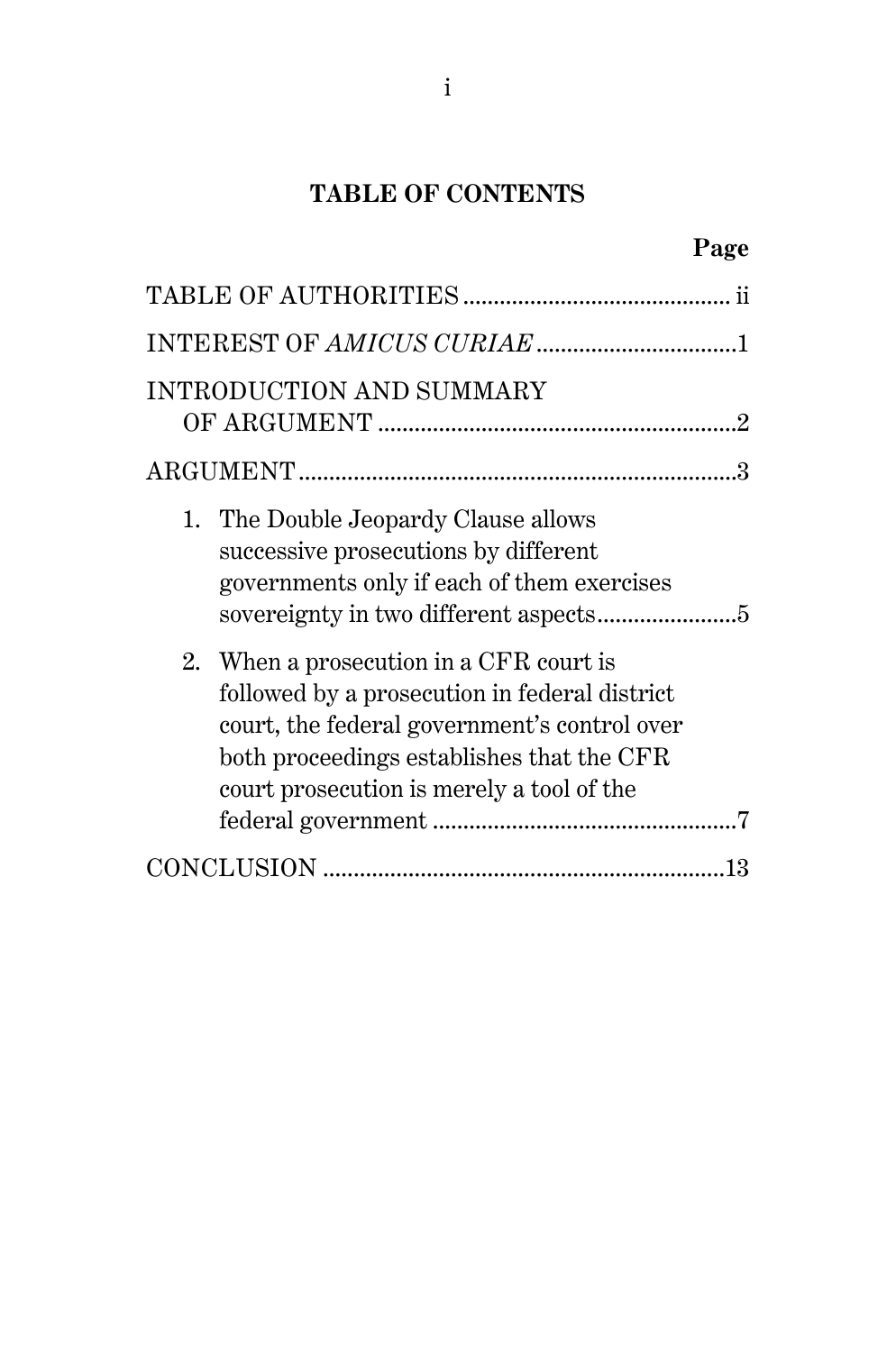## **TABLE OF AUTHORITIES**

**Cases:**

| Alvarez v. Lopez,                                                       |  |
|-------------------------------------------------------------------------|--|
| Bartkus v. Illinois,                                                    |  |
| Blockburger v. United States,                                           |  |
| Colliflower v. Garland,                                                 |  |
| Gamble v. United States,                                                |  |
| Harris v. Oklahoma,                                                     |  |
| Heath v. Alabama,                                                       |  |
| In re Kunstler,                                                         |  |
| Keeble v. United States,                                                |  |
| MacArthur v. San Juan County,<br>405 F. Supp. 2d 1302 (D. Utah 2005) 10 |  |
| Miranda v. Anchondo,                                                    |  |
| Moore v. Illinois,                                                      |  |
| North Carolina v. Alford,                                               |  |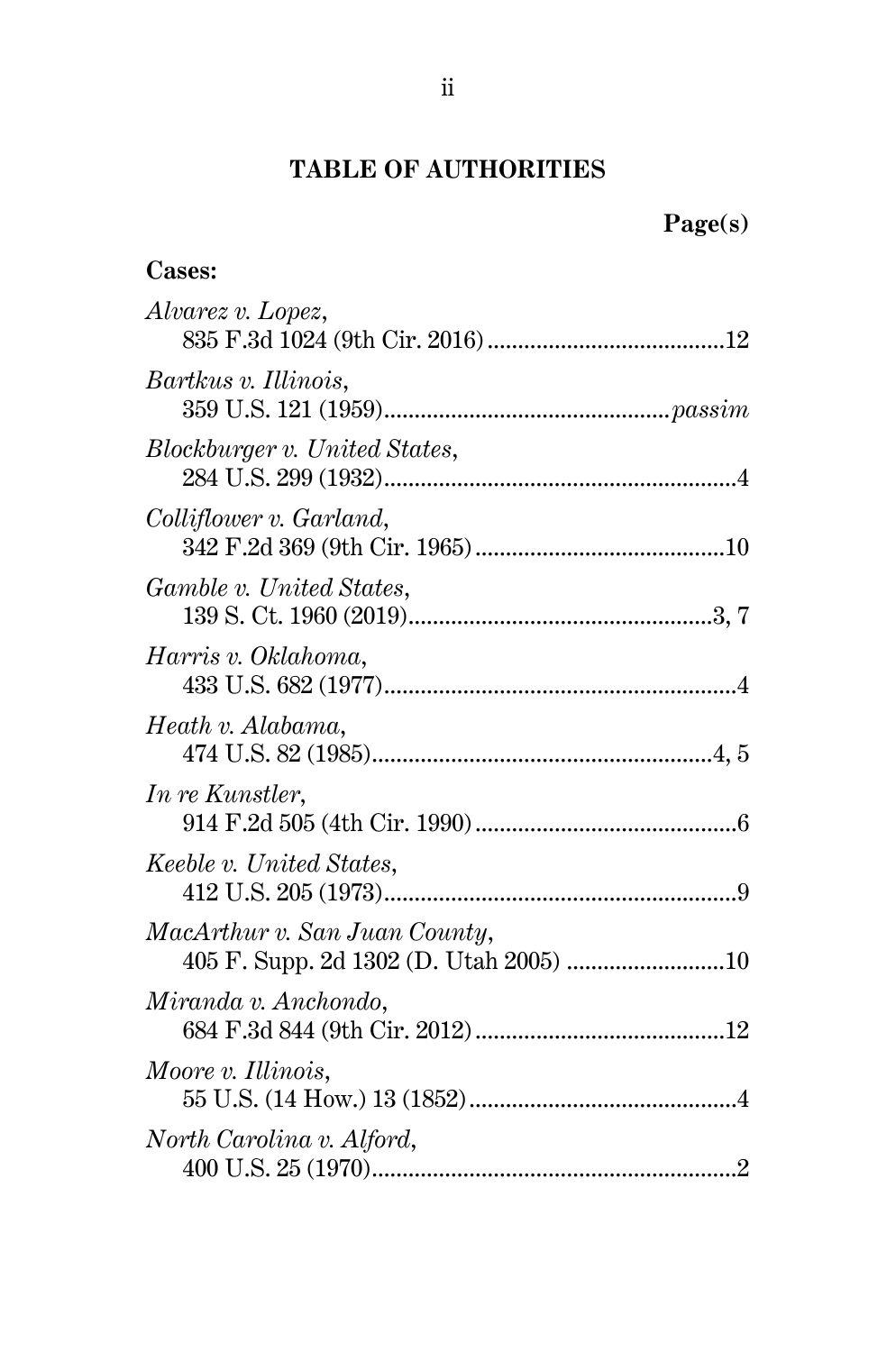| Puerto Rico v. Sanchez Valle,                              |  |
|------------------------------------------------------------|--|
| Tillett v. Hodel,                                          |  |
| Tillett v. Lujan,                                          |  |
| United States v.<br>All Assets of G.P.S. Automotive Corp., |  |
| United States v. Angleton,                                 |  |
| United States v. Ayala,                                    |  |
| United States v. Baptista-Rodriguez,                       |  |
| United States v. Berry,                                    |  |
| United States v. Bryant,                                   |  |
| United States v. Carter,                                   |  |
| United States v. Denezpi,                                  |  |
| United States v. Dowdell,                                  |  |
| United States v. Fasthorse,                                |  |
| United States v. Harrison,                                 |  |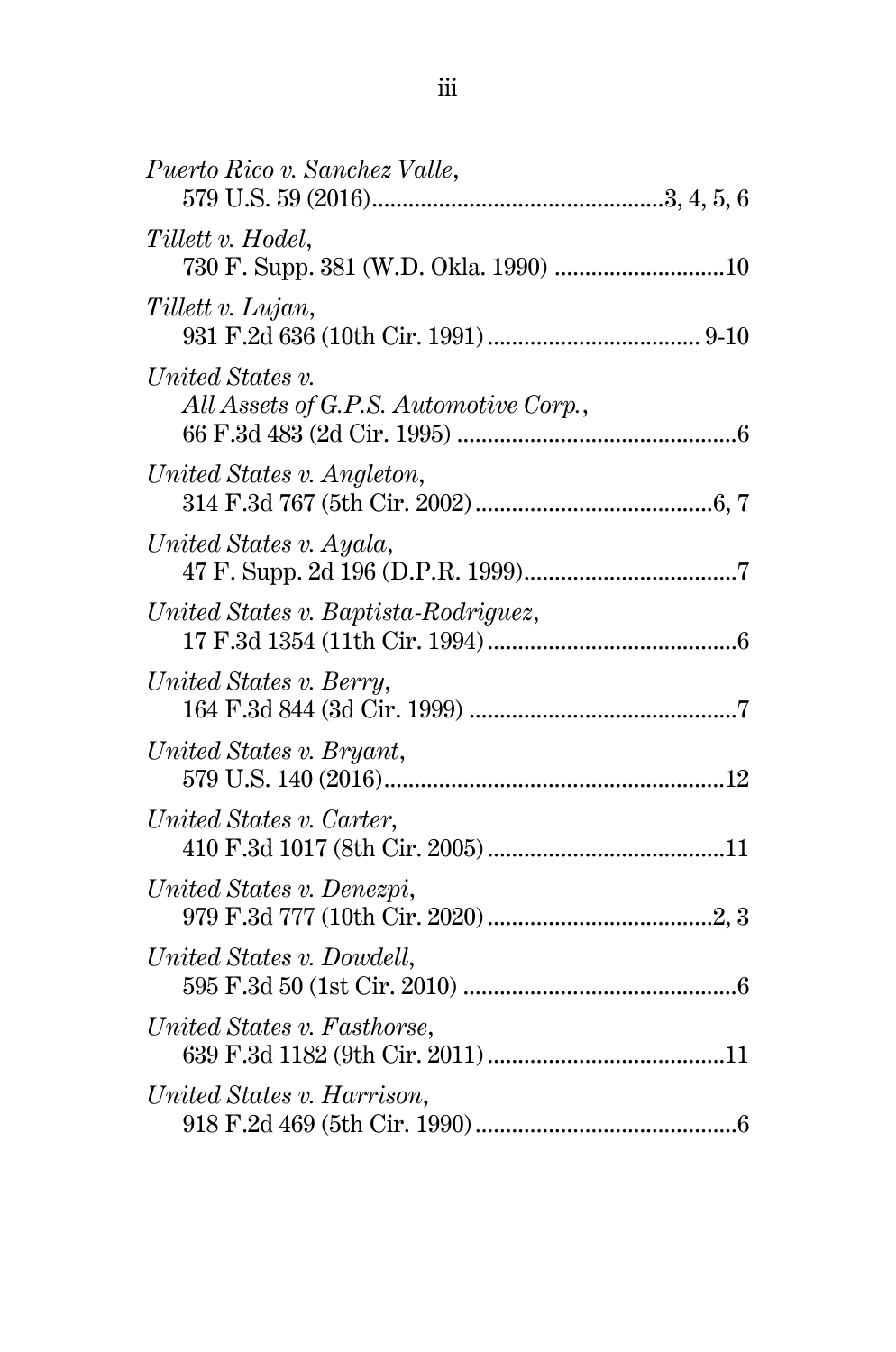| United States v. Lara,    |
|---------------------------|
| United States v. Lara,    |
| United States v. Liddy,   |
| United States v. Morgan,  |
| United States v. Wheeler, |
| United States v. Zone,    |
| Williams v. Lee,          |

# **Statutes and Other Authorities:**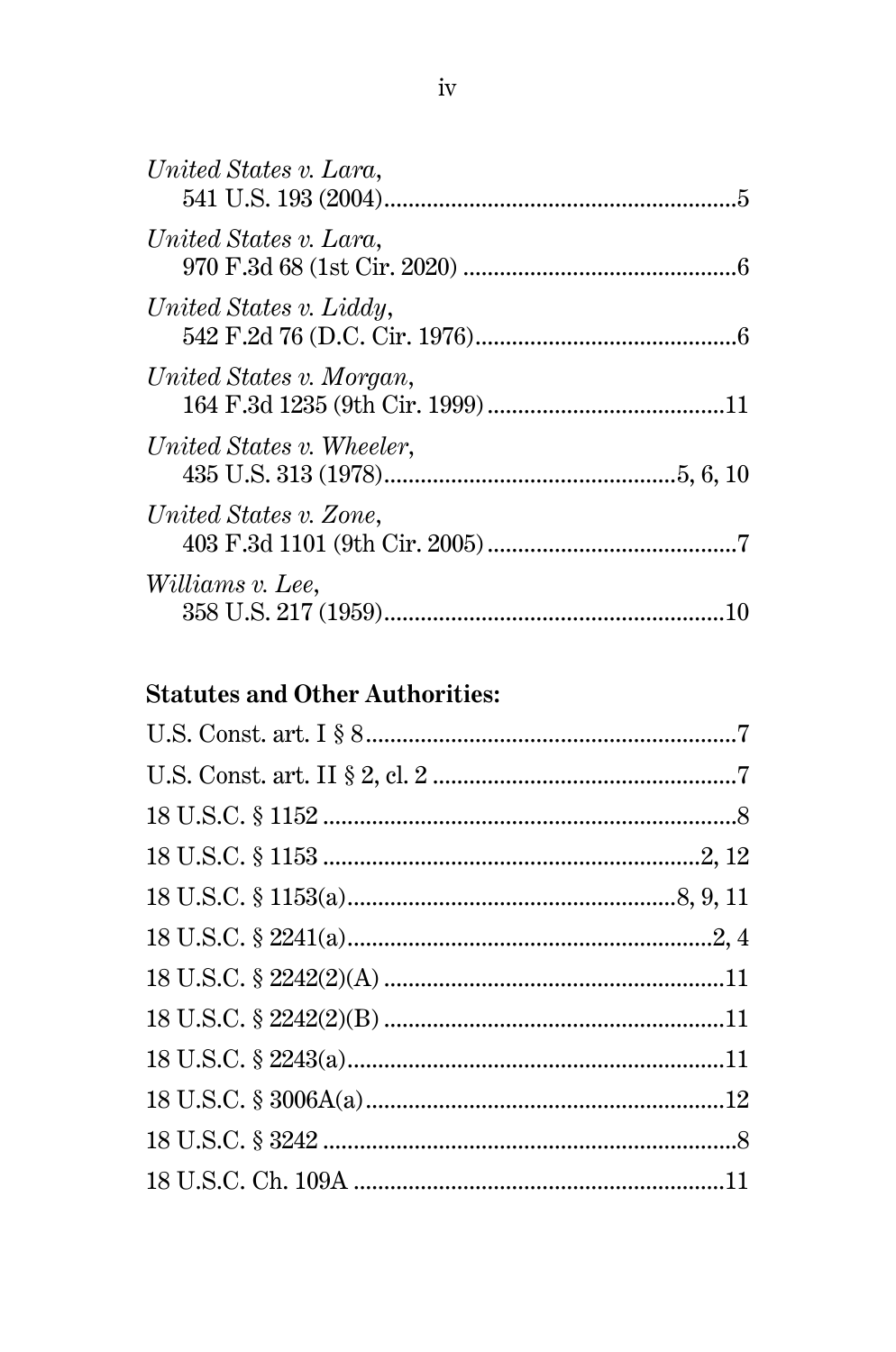| Robert N. Clinton, Criminal Jurisdiction over<br>Indian Lands: A Journey Through a<br>Jurisdictional Maze, 18 Ariz. L. Rev. 503 |  |
|---------------------------------------------------------------------------------------------------------------------------------|--|
| Vincent C. Milani, The Right to Counsel<br>in Native American Tribal Courts: Tribal<br>Sovereignty and Congressional Control,   |  |
| William C. Canby, American Indian Law<br>$in a Nutshell 15 (7th ed. 2020) $                                                     |  |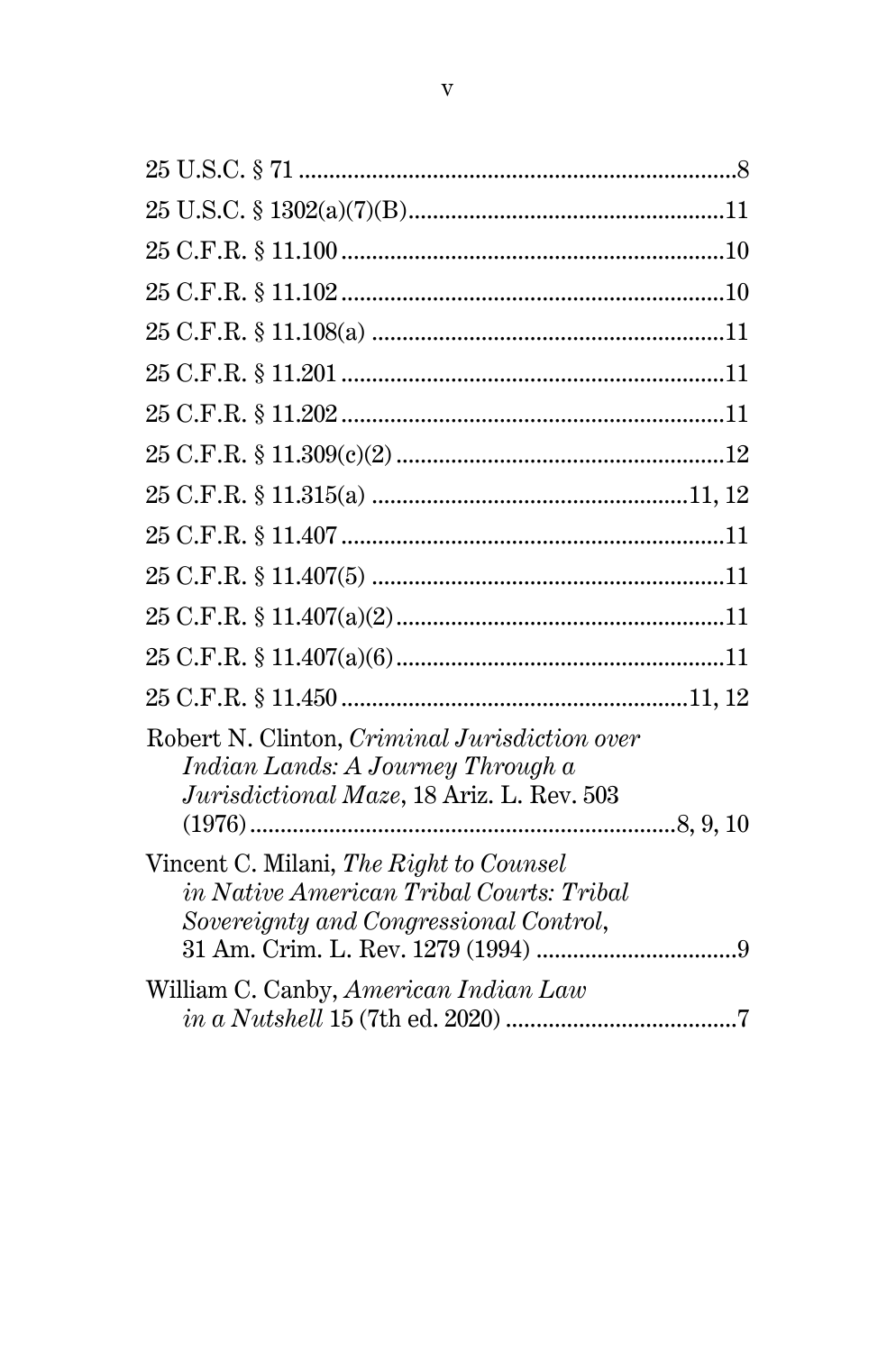### **INTEREST OF** *AMICUS CURIAE*

The National Association of Criminal Defense Lawyers (NACDL) is a nonprofit voluntary professional bar association that works on behalf of criminal defense attorneys to ensure justice and due process for those accused of crime or misconduct.<sup>1</sup> NACDL was founded in 1958. It has a nationwide membership of many thousands of direct members, and up to 40,000 counting affiliates. NACDL's members include private criminal defense lawyers, public defenders, military defense counsel, law professors, and judges. NACDL is the only nationwide professional bar association for public defenders and private criminal defense lawyers. NACDL is dedicated to advancing the proper, efficient, and fair administration of justice. NACDL files numerous *amicus* briefs each year in this Court and in the lower state and federal courts, seeking to provide assistance in cases that present issues of broad importance to criminal defendants, their lawyers, and the criminal justice system as a whole. As particularly relevant here, members of the *amicus* have experience that will shed light on why the Tenth Circuit's ruling is unfair to those Indian defendants whose tribes rely on the federal government to conduct criminal prosecutions.

<sup>&</sup>lt;sup>1</sup> No counsel for either party authored this brief in whole or in part. No counsel for either party and no party made a monetary contribution intended to fund the preparation or submission of this brief. No person other than *amicus curiae*, its members, or its counsel made a monetary contribution to its preparation or submission. This brief is being filed with the consent of the petitioner and respondent obtained on November 30, 2021, and December 1, 2021, respectively.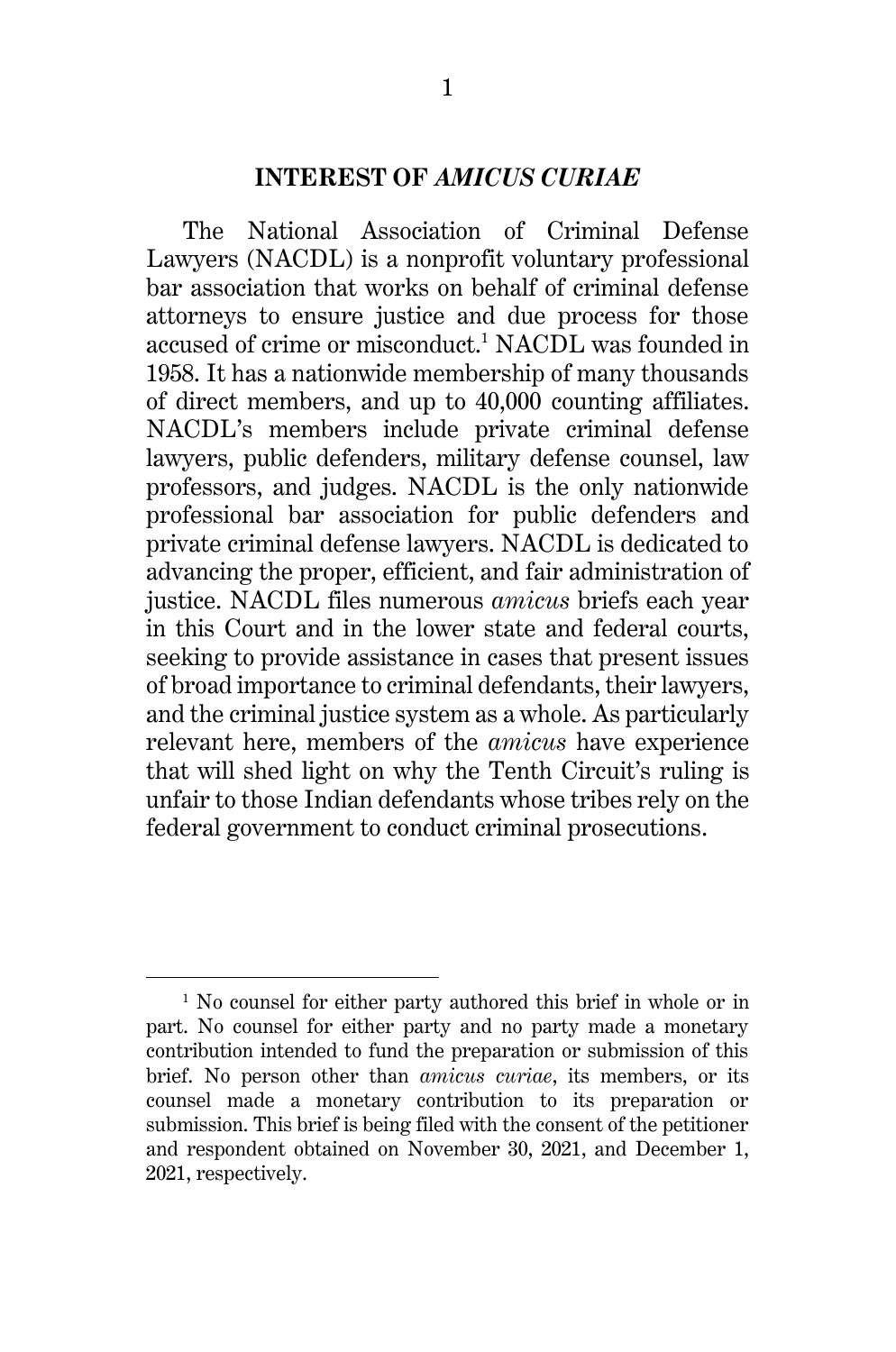#### **INTRODUCTION AND SUMMARY OF ARGUMENT**

On July 17, 2017, there was an altercation between petitioner Merle Denezpi and his girlfriend. It took place at her home in Towaoc, Colorado, on the Ute Mountain Ute Indian Reservation. Mr. Denezpi and his girlfriend are both enrolled members of the Navajo Nation. Mr. Denezpi's girlfriend alleged that he sexually assaulted her; he claimed that the sexual intercourse was consensual. *See United States v. Denezpi*, 979 F.3d 777, 780 (10th Cir. 2020).

Three days later, Mr. Denezpi was charged in the Southwest Region CFR Court with assault and battery, in violation of Ute Mountain Ute Indian tribal law, and with making terroristic threats and false imprisonment, in violation of the Code of Federal Regulations. He later entered a plea to the assault charge under *North Carolina v. Alford*, 400 U.S. 25 (1970), and the other two charges were dismissed. He ultimately served a little more than four months in custody. *See Denezpi*, 979 F.3d at 780.

In mid-2018, six months after being released from tribal custody, a grand jury in the District of Colorado indicted Mr. Denezpi on one count of aggravated sexual abuse, in violation of 18 U.S.C. §§ 1153 and 2241(a). This indictment was founded on the same events that supported the charges that Mr. Denezpi faced in the CFR court. He moved to dismiss the indictment as violating his Fifth Amendment double-jeopardy protection, but the district court denied the motion. He was convicted at trial and sentenced to 30 years in federal prison. *See Denezpi*, 979 F.3d at 780–81.

Mr. Denezpi appealed his conviction to the Tenth Circuit, where he renewed his double-jeopardy claim. The Tenth Circuit affirmed, reasoning that the CFR Court and the federal district court were exercising the power of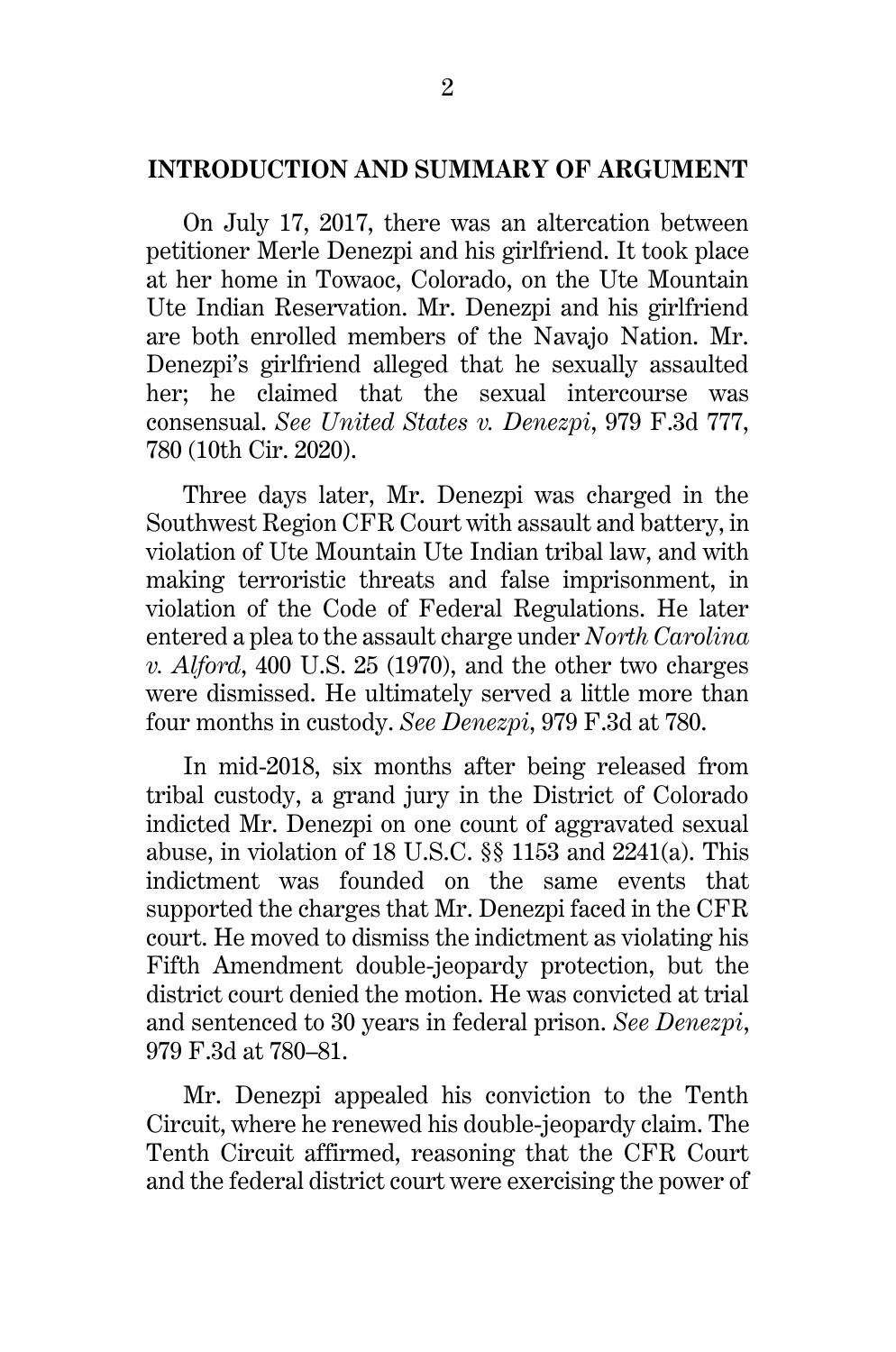different sovereigns—the Ute Mountain Ute Indian tribe first, followed by the United States federal government when they convicted him first of assault and battery and then aggravated sexual abuse for the exact same course of conduct. "Congress's creation of CFR courts, then, did not divest the tribes of their self-governing power but instead merely provided the forum through which the tribes could exercise that power until a tribal court replaced the CFR court." *Denezpi*, 979 F.3d at 782–83. The "ultimate source of the power undergirding the CFR prosecution of Mr. Denezpi," the court said, "is the Ute Mountain Ute Tribe's inherent sovereignty." *Id.* at 783 (quoting *Puerto Rico v. Sanchez Valle*, 579 U.S. 59, 68 (2016)). Thus, the court concluded, there was no double jeopardy violation.

The Tenth Circuit never discussed whether the prosecution in the CFR court was a "tool of the federal authorities," and thus "sham and cover for" the later federal prosecution, such that the Double Jeopardy Clause would have barred the later prosecution. *See Gamble v. United States*, 139 S. Ct. 1960, 1994 n.3 (2019) (Ginsburg, J., dissenting); *Bartkus v. Illinois*, 359 U.S. 121, 123–24 (1959). If it had, it should have come to the conclusion that federal authority controls both the jurisdiction of, and the conduct of prosecutions in, the CFR courts that those courts are effectively tools of federal prosecuting authorities. The Double Jeopardy Clause accordingly should have barred Mr. Denezpi's prosecution for aggravated sexual abuse in federal district court once he had been convicted of a lesser-included offense in the CFR court.

#### **ARGUMENT**

The Double Jeopardy Clause of the Fifth Amendment prohibits "more than one prosecution for the 'same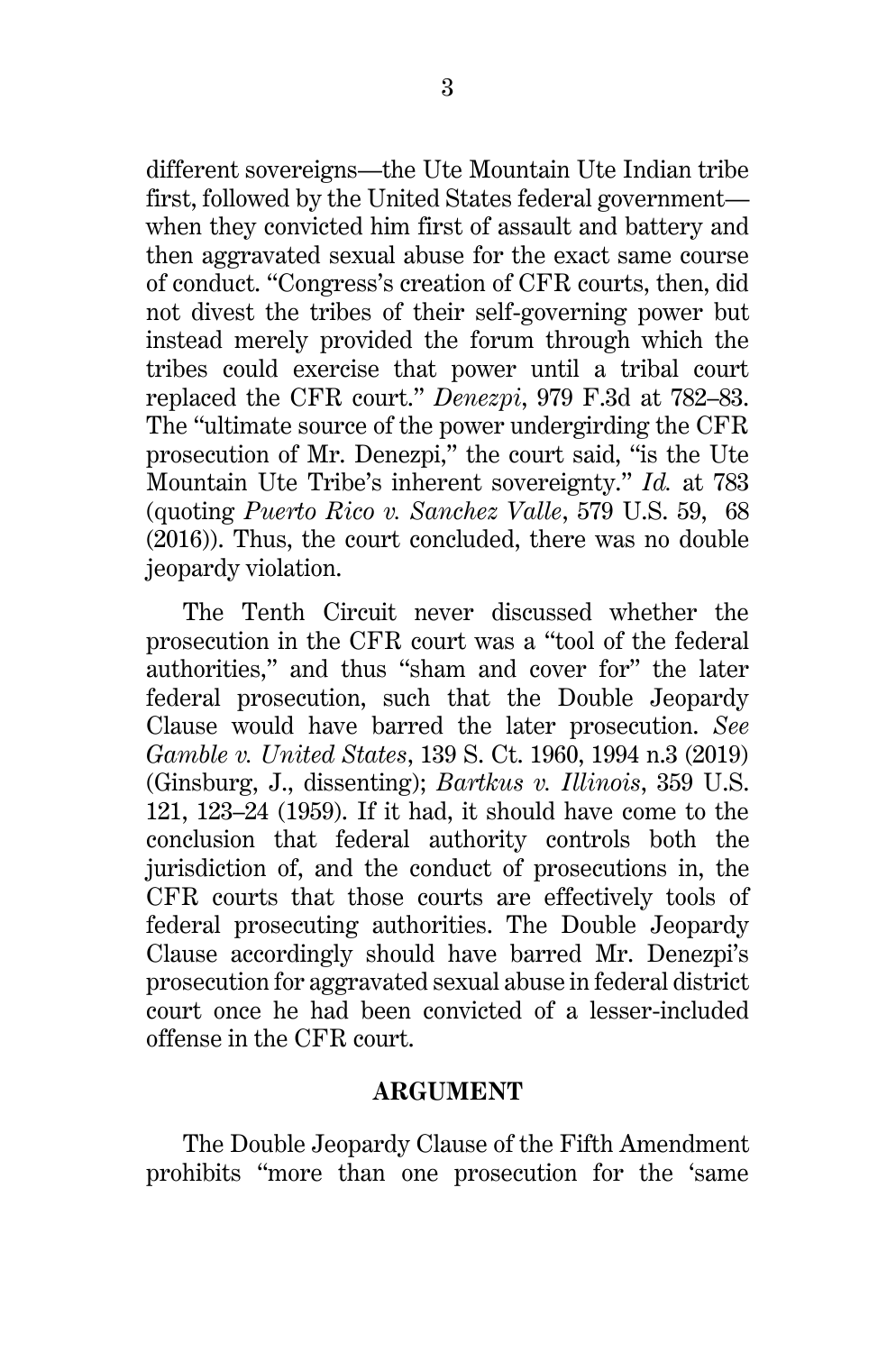offence.'" *Puerto Rico v. Sanchez Valle*, 579 U.S. 59, 62 (2016). For nearly 90 years, this Court has held that two crimes are the "same offence" for double-jeopardy purposes unless "each provision requires proof of a fact which the other does not." *Blockburger v. United States*, 284 U.S. 299, 304 (1932). Under this test, a greater offense is the "same offence" as any of its lesser-included offenses for double-jeopardy purposes. *See Harris v. Oklahoma*, 433 U.S. 682 (1977) (per curiam). Here, there is no doubt that the assault crime to which Mr. Denezpi pleaded guilty in the CFR court is a lesser-included offense of aggravated sexual abuse under 18 U.S.C. § 2241(a). Both crimes have as an element the use or threatened use of physical force to cause unwanted physical contact; § 2241(a) has the additional element of sexual contact. Thus the two crimes are the "same offence" for doublejeopardy purposes.

This Court has recognized an important exception to the Fifth Amendment's double-jeopardy protection. Under the dual sovereignty doctrine, "when the same act transgresses the laws of two sovereigns, it cannot truly be averred that the offender has been twice punished for the same offence; but only that by one act he has committed two offences, for each of which he is justly punishable." *Heath v. Alabama*, 474 U.S. 82, 88 (1985) (quoting *Moore v. Illinois*, 55 U.S. (14 How.) 13, 20 (1852)). However, if the first sovereign's prosecution is "merely a tool of the federal authorities," such that the first prosecution is "a sham and a cover for a federal prosecution," this Court has suggested, the dual sovereignty exception does not allow for successive prosecutions for the same offense. *Bartkus v. Illinois*, 359 U.S. 121, 123–24 (1959). Because of the intense cooperation between federal and tribal authorities that is the hallmark of Indian country law enforcement, the "tool or sham" exception to the dual sovereignty doctrine should always bar a prosecution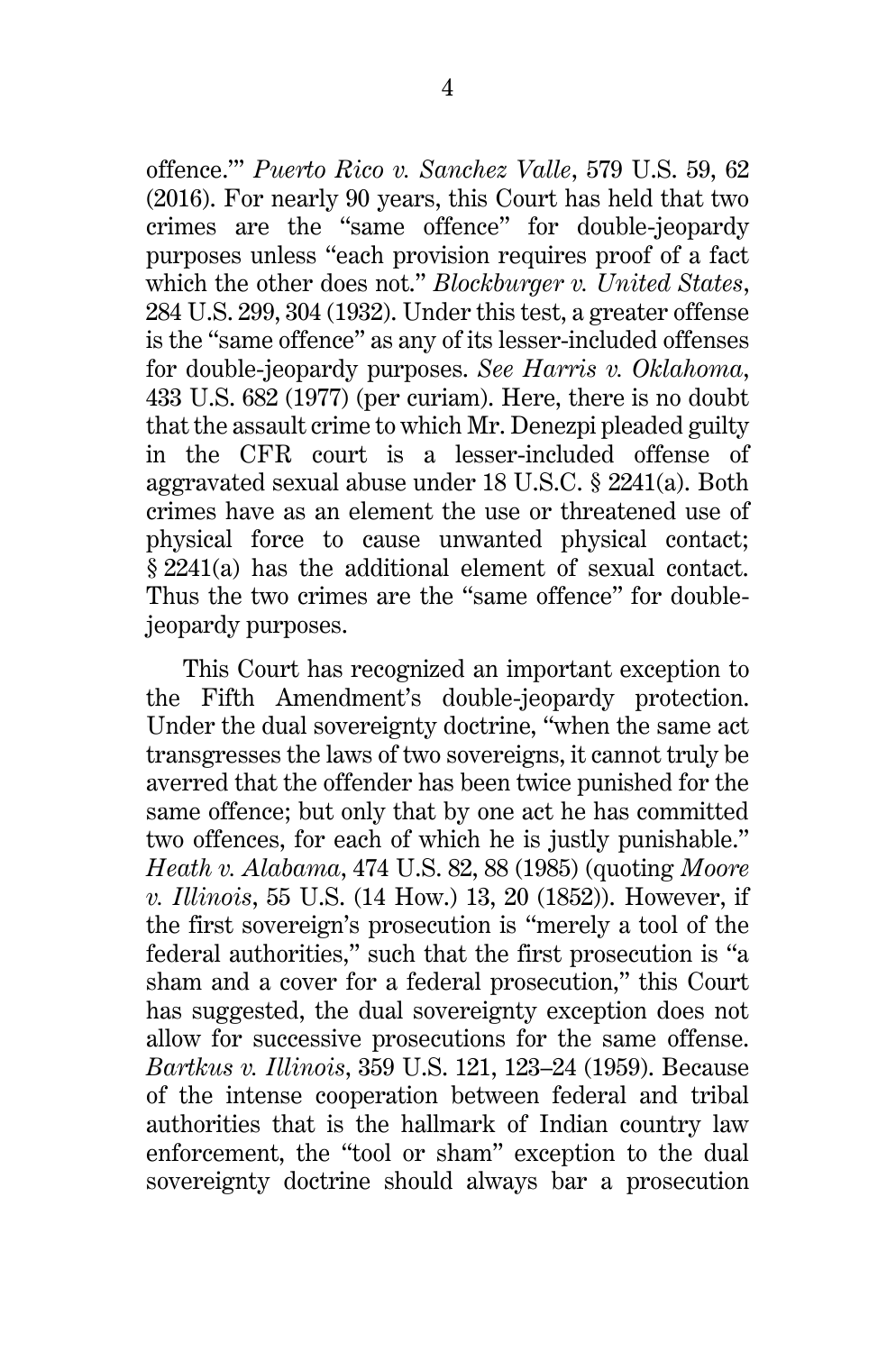under the Major Crimes Act when the defendant has already been convicted in a CFR court.

**1. The Double Jeopardy Clause allows successive prosecutions by different governments only if each of them exercises sovereignty in two different aspects.**

Six Terms ago this Court reiterated that "when the entities that seek successively to prosecute a defendant for the same source of conduct are separate sovereigns," the "Double Jeopardy Clause… drops out of the picture." *Sanchez Valle*, 579 U.S. at 67 (quoting *Heath*, 474 U.S. at 88). The "dual sovereignty concept does not apply, however, in every instance where successive cases are brought by nominally different prosecuting entities." *United States v. Wheeler*, 435 U.S. 313, 318 (1978). Where the dual-sovereigns exception does not apply, the Double Jeopardy Clause has an important role to play in limiting the government's power to hale a criminal defendant into court more than once on the same charge.

"Sovereignty" in this context, this Court said, "does not bear its ordinary meaning." *Sanchez Valle*, 579 U.S. at 67. This Court's primary conception of "sovereignty" in this context looks to the "ultimate source of the power undergirding the respective prosecutions." *Id.* at 68 (citing *Wheeler*, 435 U.S. at 320). Looking at the "deepest wellsprings, not the current exercise, of prosecutorial authority," the dual-sovereigns doctrine asks whether the power to punish an offender derives from "wholly independent sources," in which case successive prosecutions are permitted, or from "the same ultimate source," in which case they are not. *Id.* So even though Indian tribes may be "domestic dependent nations" under our constitutional framework, *United States v. Lara*, 541 U.S. 193, 204 (2004), the "ultimate source of a tribe's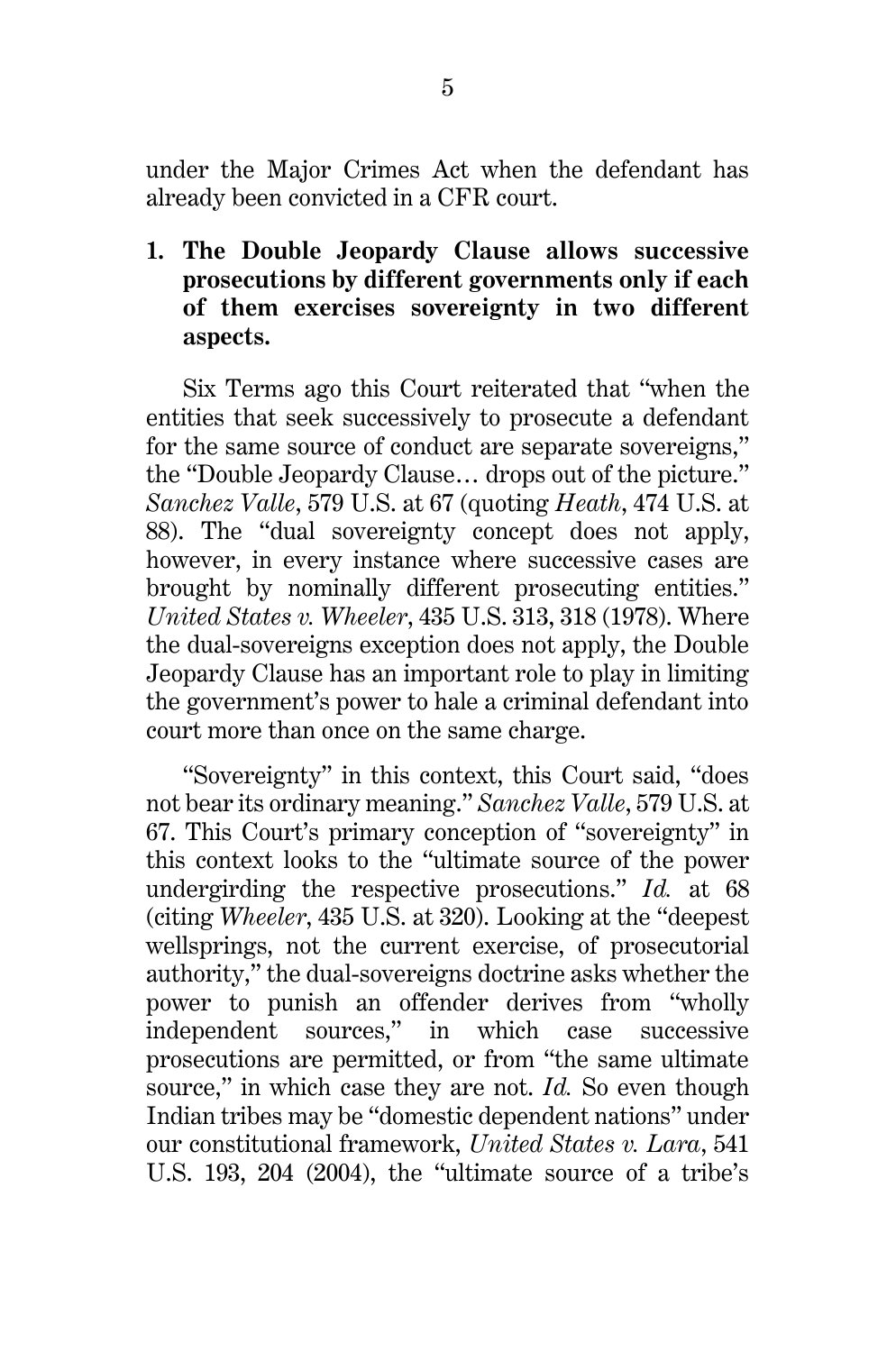power to punish tribal offenders" comes from "its primeval or, at any rate, pre-existing, sovereignty," *Sanchez Valle*, 579 U.S. at 70 (quoting *Wheeler*, 435 U.S. at 320, 322, 328). For that reason, this Court has held, the dual-sovereigns doctrine allows successive prosecutions in tribal and federal courts. *See Lara*, 541 U.S. at 210.

Most of the federal courts of appeal further recognize a second conception of "sovereignty" that involves a functional, rather than historical, inquiry. Picking up on the "tool or sham" language in *Bartkus*, 359 U.S. at 123– 24, these courts say that a "limited exception" to the dualsovereignty doctrine exists "where a state prosecution is merely a tool of the federal authorities and thus one sovereign was a pawn of the others." *United States v. Lara*, 970 F.3d 68, 82 n.6 (1st Cir. 2020) (quoting *United States v. Dowdell*, 595 F.3d 50, 63 (1st Cir. 2010)); *see also United States v. All Assets of G.P.S. Automotive Corp.*, 66 F.3d 483, 494 (2d Cir. 1995). "In such a case, collusion between federal and state officials might blur their distinction such that the defendant is effectively prosecuted twice by the same sovereign." *United States v. Angleton*, 314 F.3d 767, 773 (5th Cir. 2002) (quoting *United States v. Harrison*, 918 F.2d 469, 474 (5th Cir. 1990)). Federal authorities "are proscribed from manipulating state processes to accomplish that which they cannot constitutionally do themselves." *United States v. Liddy*, 542 F.2d 76, 79 (D.C. Cir. 1976). "To fit within the exception, the defendant must show that one sovereign was so dominated, controlled, or manipulated by the actions of the other that it did not act of its own volition." *United States v. Baptista-Rodriguez*, 17 F.3d 1354, 1361 (11th Cir. 1994); *see also In re Kunstler*, 914 F.2d 505, 517 (4th Cir. 1990).

To be sure, three Terms ago Justice Ginsburg referred to the "tool or sham" exception as merely a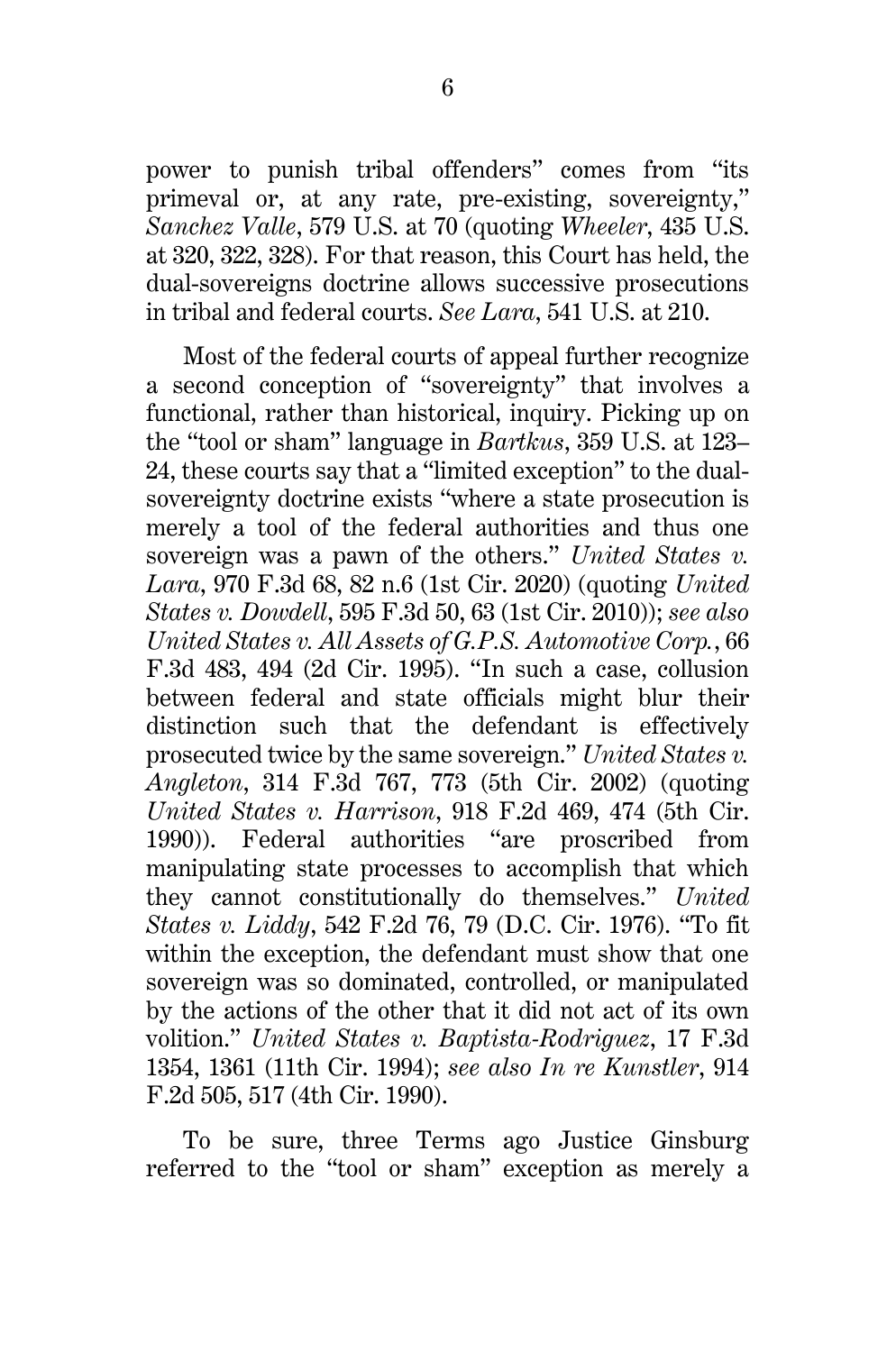"potential" exception to the dual-sovereigns doctrine. *See Gamble v. United States*, 139 S. Ct. 1960, 1994 n.3 (2019) (Ginsburg, J., dissenting). And some of the federal courts of appeal are likewise skeptical that the exception is part of this Court's precedent. They characterize the "tool or sham" language as having merely "alluded to the possibility that dual federal and state prosecutions" might violate the Double Jeopardy Clause. *United States v. Berry*, 164 F.3d 844, 846 (3d Cir. 1999). "The *Bartkus* Court's failure to identify a particular instance of a sham prosecution may mean that the exception does not exist." *United States v. Angleton*, 314 F.3d 767, 773–74 (5th Cir. 2002) Nevertheless, "most courts… treat the *Bartkus* limitation as sound law." *United States v. Ayala*, 47 F. Supp. 2d 196, 200 (D.P.R. 1999); *see also United States v. Zone*, 403 F.3d 1101, 1104 (9th Cir. 2005). Because the "tool or sham" exception aptly describes the relationship between the successive prosecutions of Mr. Denezpi in this case, this Court should clarify that the "tool or sham" exception is more than theoretical.

**2. When a prosecution in a CFR court is followed by a prosecution in federal district court, the federal government's control over both proceedings establishes that the CFR court prosecution is merely a tool of the federal government.**

During the colonial period, "the British Crown dealt with the Indian tribes formally as foreign sovereign nations." William C. Canby, *American Indian Law in a Nutshell* 15 (7th ed. 2020). After Independence, under the Constitution, Congress was given the power to regulate commerce with the Indian tribes, while the President was given the power to make treaties with them. *Id.* at 16 (citing U.S. Const. art. I, § 8, cl. 3; art. II, § 2, cl. 2). Under the treaty regime, the federal government "generally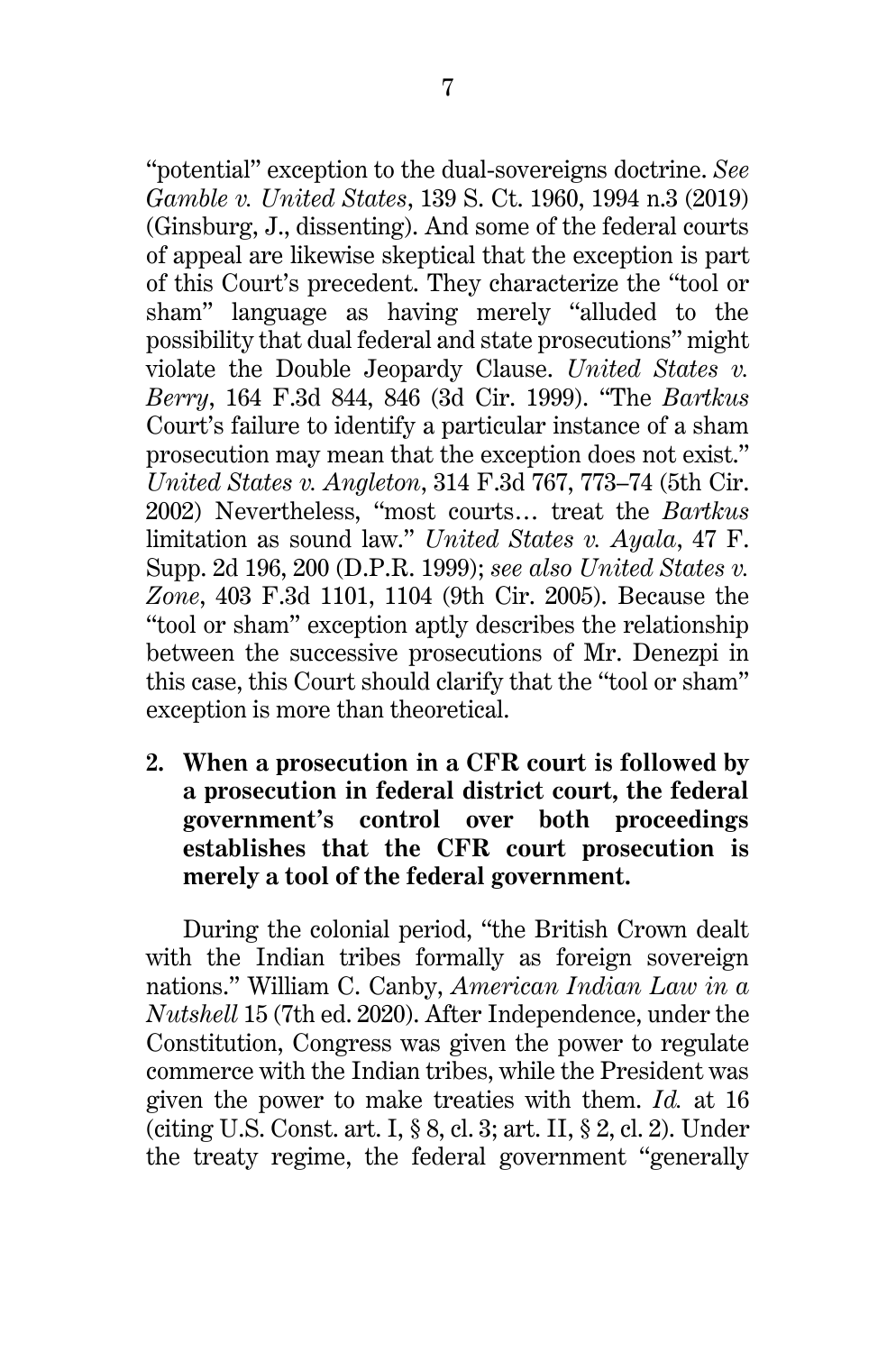reserved tribal sovereignty and jurisdiction over intratribal matters" to the tribes themselves. Robert N. Clinton, *Criminal Jurisdiction over Indian Lands: A Journey Through a Jurisdictional Maze*, 18 Ariz. L. Rev. 503, 522 (1976). This reservation continues today in 18 U.S.C. § 1152, the Indian Country Crimes Act, under which "the body of federally defined crimes which Congress has established for other federal enclaves" applies in Indian country. Clinton, *supra*, at 523. That statute expressly excepts from federal prosecution "offenses committed by one Indian against the person or property of another Indian" and situations where the tribe has already punished the defendant under its own law. 18 U.S.C. § 1152 ¶ 2.

In 1871, Congress declared that henceforth no "Indian nation or tribe within the territory of the United States shall be acknowledged or recognized as an independent nation, tribe, or power with whom the United States may contract by treaty." 25 U.S.C. § 71. This enactment "effectively end[ed] the making of Indian treaties by serving as notice that none would thereafter be ratified." Canby, *supra*, at 22. And to further exert federal control over the tribes, in 1885, Congress vested the federal courts with exclusive jurisdiction over certain serious crimes committed by Indians in Indian country. Under the Major Crimes Act, any "Indian who commits against the person or property of another Indian" certain enumerated serious offenses "within the Indian country, shall be subject to the same law and penalties as all other persons committing" those serious offenses "within the exclusive jurisdiction of the United States." 18 U.S.C. § 1153(a). These defendants "shall be tried in the same courts and in the same manner as are all other persons committing such offense[s] within the exclusive jurisdiction of the United States." 18 U.S.C. § 3242. While the original Major Crimes Act included only 7 enumerated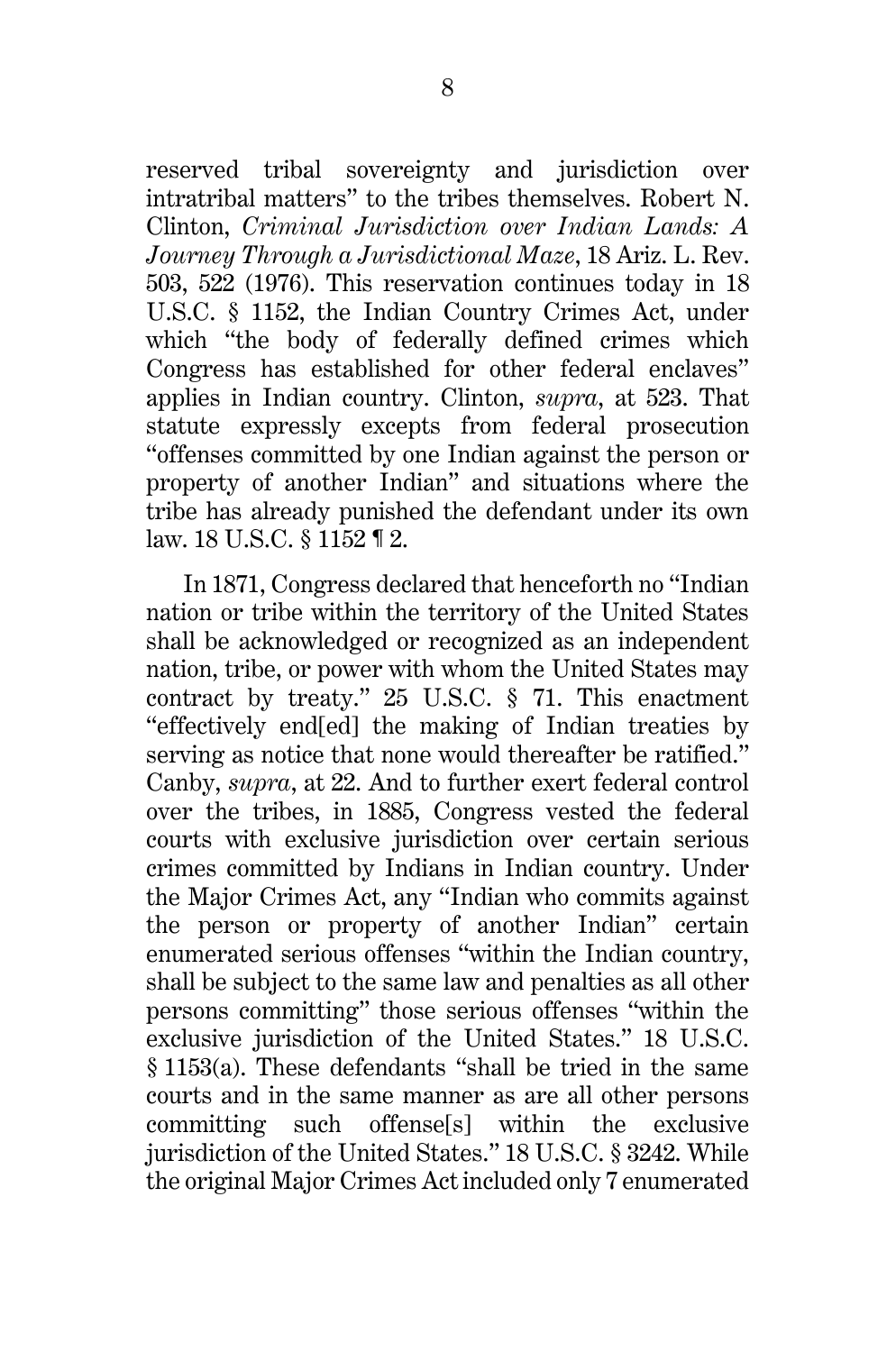crimes, over time Congress has expanded that list to 14. The "reason for this listing of crimes" in the Major Crimes Act was a "deliberate effort to preserve exclusive tribal court jurisdiction over lesser offenses not covered by" the Act. Clinton, *supra*, at 540 n.173. At the same time, this Court has held that federal courts may enter convictions on lesser-included offenses of those enumerated in § 1153(a), notwithstanding any overlap with tribal authority, in order to equalize the treatment of Indian and non-Indian defendants charged with federal crimes. *See Keeble v. United States*, 412 U.S. 205, 212 (1973).

Alongside the federal government's arrogation of criminal prosecution authority in Indian country to itself stands the constriction of tribal prosecution authority, beginning with the creation of the Courts of Indian Offenses, commonly known today as "CFR courts." Originally the "clan or extended family often served as the primary institutions for the imposition of sanctions for the violation of tribal law." Clinton, *supra*, at 553. In 1883, the Secretary of the Interior established the Courts of Indian Offenses in order to "force the Indian tribes to abandon traditional 'heathenish' practices" and thus "break down traditional tribal government structures." *Id.* These courts "administer a code promulgated by the Secretary of the Interior, and the judges are Indians appointed by, and responsible to, the BIA [Bureau of Indian Affairs], which has exerted a heavy influence on these courts throughout their development." Vincent C. Milani, *The Right to Counsel in Native American Tribal Courts: Tribal Sovereignty and Congressional Control*, 31 Am. Crim. L. Rev. 1279, 1281 (1994).

Creating the Courts of Indian Offenses was "a valid exercise of the power of the Secretary of the Interior as delegated to him by the Congress which holds plenary power over Indian tribes." *Tillett v. Lujan*, 931 F.2d 636,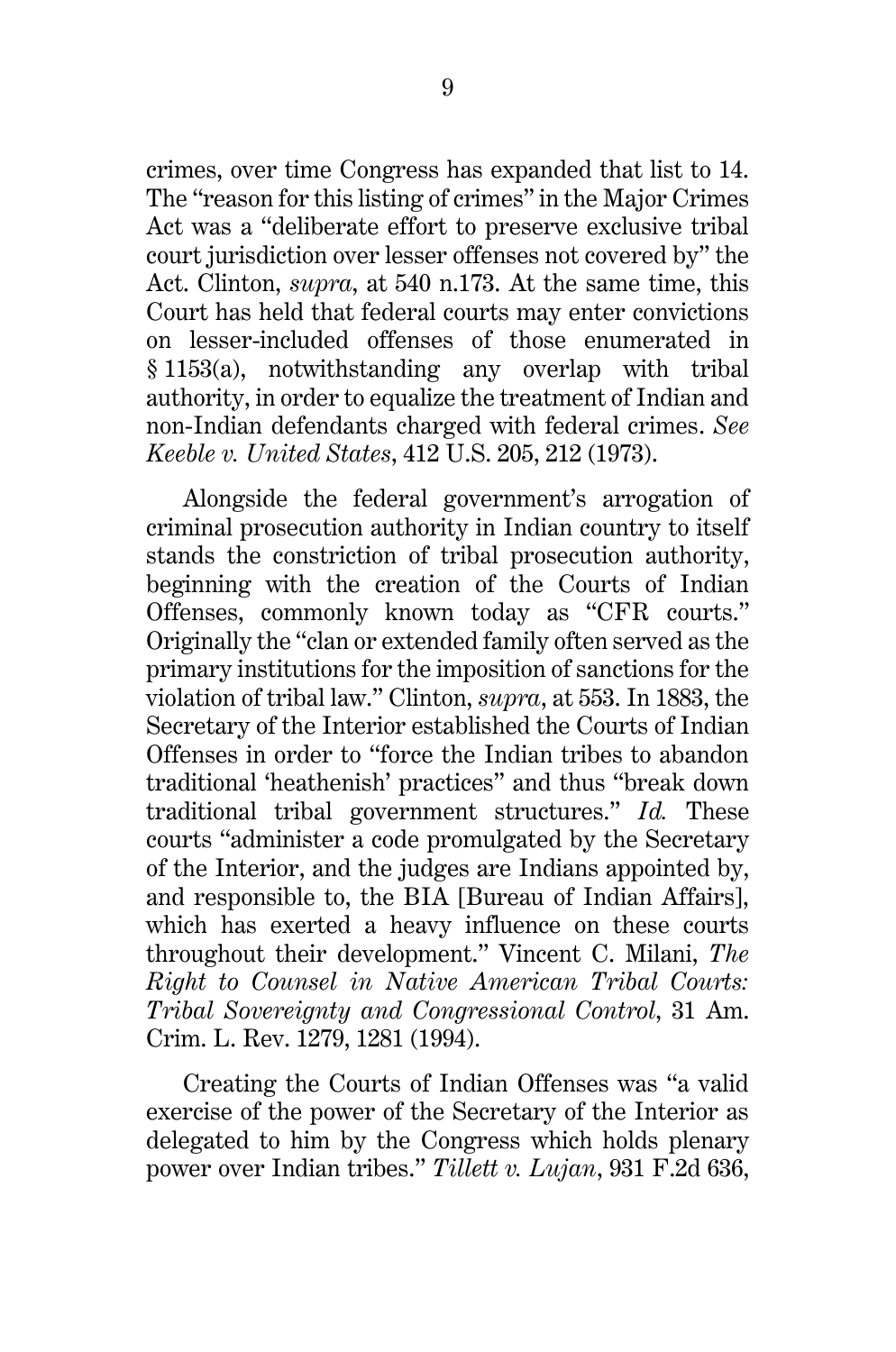639 (10th Cir. 1991) (approvingly quoting *Tillett v. Hodel*, 730 F. Supp. 381, 383 (W.D. Okla. 1990)). The Bureau of Indian Affairs's model criminal code, first promulgated in 1935, "establish[es] or define[s] a complete judicial system" for these courts, and was the model for early tribal courts, some of which borrowed the federal regulations as their own tribal criminal code. *Colliflower v. Garland*, 342 F.2d 369, 374 (9th Cir. 1965). These Courts of Indian Offenses thus were an example of "ultimate federal control" over tribal affairs before the establishment of tribal courts. *United States v. Wheeler*, 435 U.S. 313, 327 (1978).

Beginning in the 1950s, the federal government started to encourage tribal governments to set up their own courts, rather than rely on the Courts of Indian Offenses. *See, e.g.*, *Williams v. Lee*, 358 U.S. 217, 222 (1959); Clinton, *supra*, at 554 (explaining that the federal regulations governing CFR courts "are designed to encourage tribes to set up their own courts"). "These courts are established by the tribes themselves under their own self-governing powers, but are externally limited in their powers by federal regulations relating primarily to the appointment, qualifications, and removal of judges, and the provisions of the Indian Civil Rights Act of 1968." *Id.* at 554–55. Once a tribe establishes its own courts, though, the Courts of Indian Offenses are "entirely displaced" by the tribal courts. *MacArthur v. San Juan County*, 405 F. Supp. 2d 1302, 1310 (D. Utah 2005).

Where an individual tribe has not acted to establish its own tribal court system, the CFR courts continue to adjudicate criminal cases. 25 C.F.R. §§ 11.100, 11.102. A tribe may even pass ordinances that, once they are approved by the Secretary of the Interior, are "enforceable in the Court of Indian Offenses having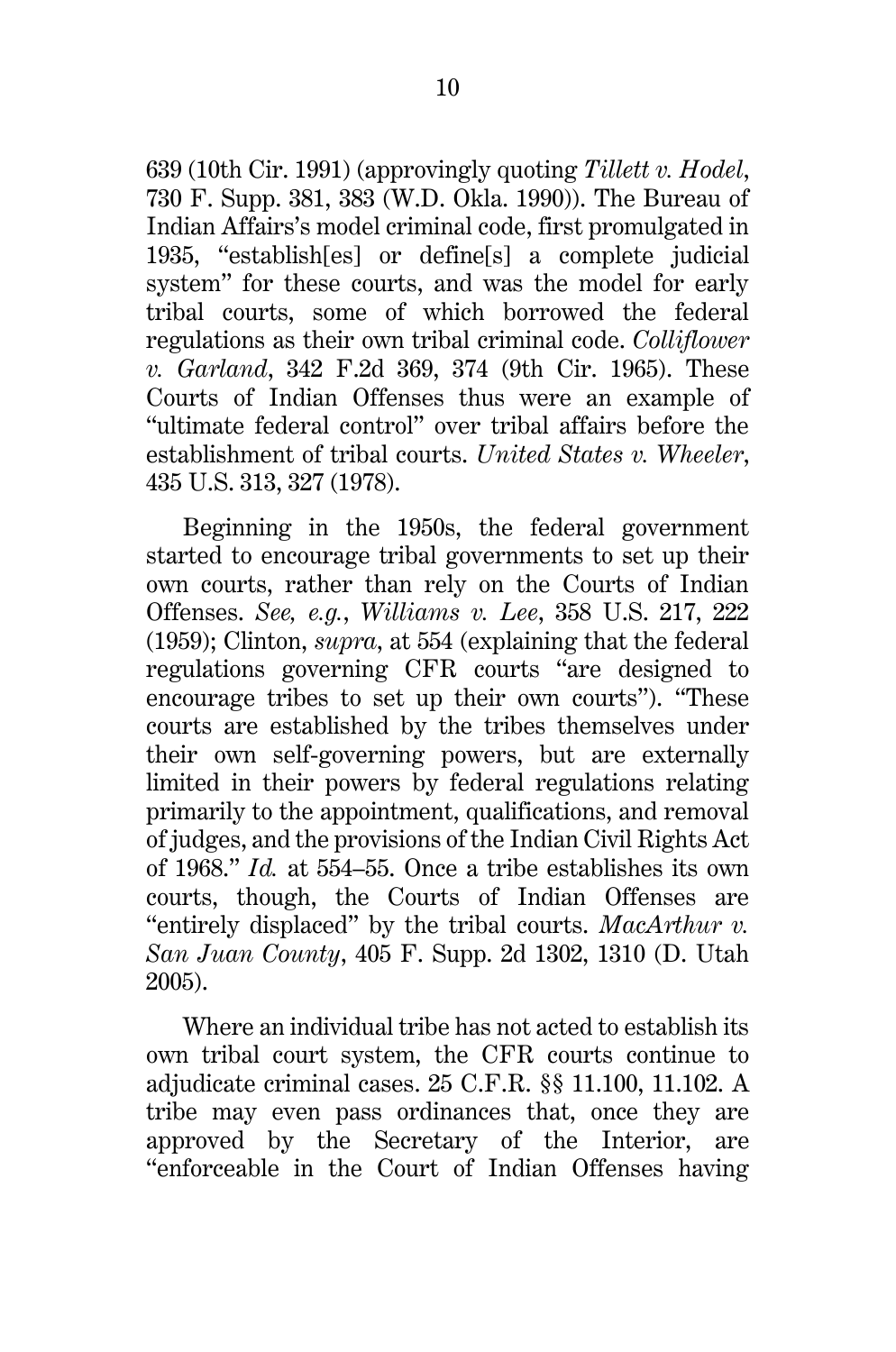jurisdiction over the Indian country occupied by that tribe." *Id.* § 11.108(a). Thus the federal government effectively enforces tribal law on behalf of the tribe. The Secretary of the Interior appoints the judges of these courts, and only the Secretary can remove them. *Id.* §§ 11.201, 11.202. These courts may only impose a maximum sentence of one year in custody and a \$5,000 fine, *id.* §§ 11.315(a); 11.450, the same limitation that applies to other tribal courts, *see* 25 U.S.C. § 1302(a)(7)(B). Thus the federal government controls the nature and the ultimate outcome of any prosecution in a CFR court.

Through their governing regulations, the CFR courts punish some crimes that are enumerated in the Major Crimes Act. For example, sexual assault is punished both under 25 C.F.R. § 11.407 and chapter 109A of title 18 of the United States Code, a chapter specifically enumerated in the Major Crimes Act. Under the regulations, sexual assault can include sexual contact with a person who, by virtue of mental illness or intoxication, is incapable or appraising the nature of the sexual contact or whose ability to do so is substantially impaired. *See* 25 C.F.R.  $§ 11.407(a)(2), (5)$ . Those acts amount to felonies under Chapter 109A. *See* 18 U.S.C. § 2242(2)(A), (B); *United States v. Fasthorse*, 639 F.3d 1182, 1184–85 (9th Cir. 2011); *United States v. Carter*, 410 F.3d 1017, 1028 (8th Cir. 2005); *United States v. Morgan*, 164 F.3d 1235, 1237– 38 (9th Cir. 1999). The regulations likewise punish statutory rape, which they define as having sexual contact with a person under the age of 16 when the actor is at least four years older than the victim.  $25$  C.F.R.  $\S$  11.407(a)(6). That too is a felony under Chapter 109A. *See* 18 U.S.C.  $$2243(a).$ 

But even though a CFR court may seek to punish the same crimes enumerated in 18 U.S.C. § 1153(a), *cf., e.g.*,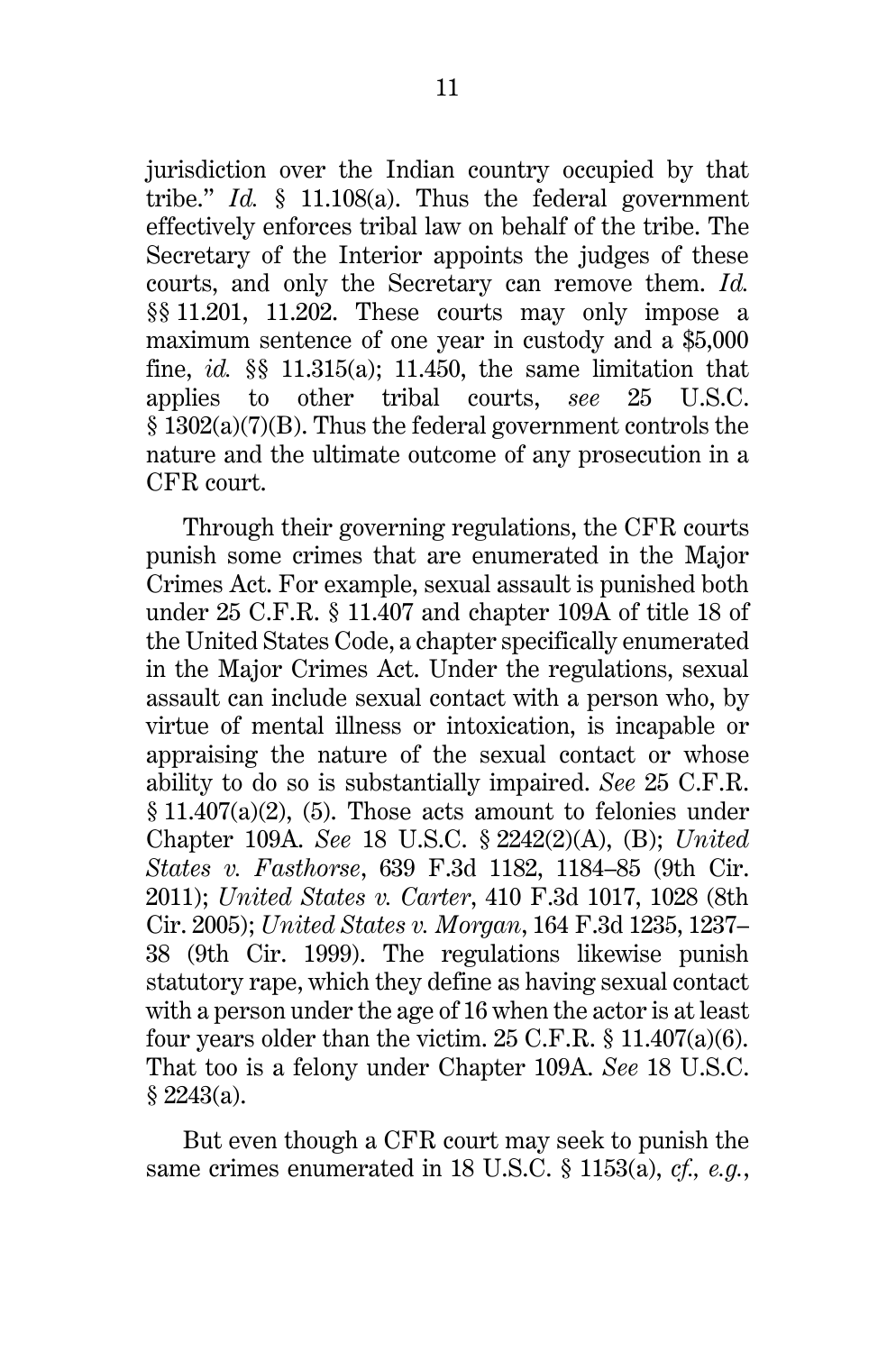*Alvarez v. Lopez*, 835 F.3d 1024, 1026 (9th Cir. 2016) (tribal-court prosecution for an assault covered by § 1153), federal law nevertheless presumptively limits the punishment that the court may mete out to one year in custody and a \$5,000 fine. 25 C.F.R. §§ 11.315(a); 11.450; *cf. Miranda v. Anchondo*, 684 F.3d 844, 851 (9th Cir. 2012) (explaining that a "tribal court may impose up to a oneyear sentence for each violation of a criminal law"). Thus the federal government limits the CFR courts' power to such an extent that those prosecutions cannot result in the full extent of punishment available in federal district court. *Cf. United States v. Bryant*, 579 U.S. 140, 148 (2016) (characterizing a maximum sentence of one year in custody as "insufficient to deter repeated and escalating [domestic] abuse").

The federal government's control over how prosecutions are conducted in the CFR courts is extensive. Petitioner has explained how the CFR courts are "federal instrumentalities, in which federal prosecutors exercise federal prosecutorial discretion." (Petr's Br. at 23) The federal government can unilaterally establish a CFR court, but the tribe cannot unilaterally terminate it. (Petr's Br. at 24) Prosecutions are brought in the name of the United States. (Petr's Br. at 25) The federal government implements any sentence meted out and collects any fine imposed. (*Id.*) The federal government pays for the defendant's counsel in CFR court if he is indigent,  $25$  C.F.R.  $\S$  11.309(c)(2), just as it does for defendants in federal district court, 18 U.S.C. § 3006A(a). In short, the federal government is deeply involved on all three sides of the triangle—the judge, the prosecutor, and defense counsel are all on the payroll of the federal government, all arguing from or applying federal law.